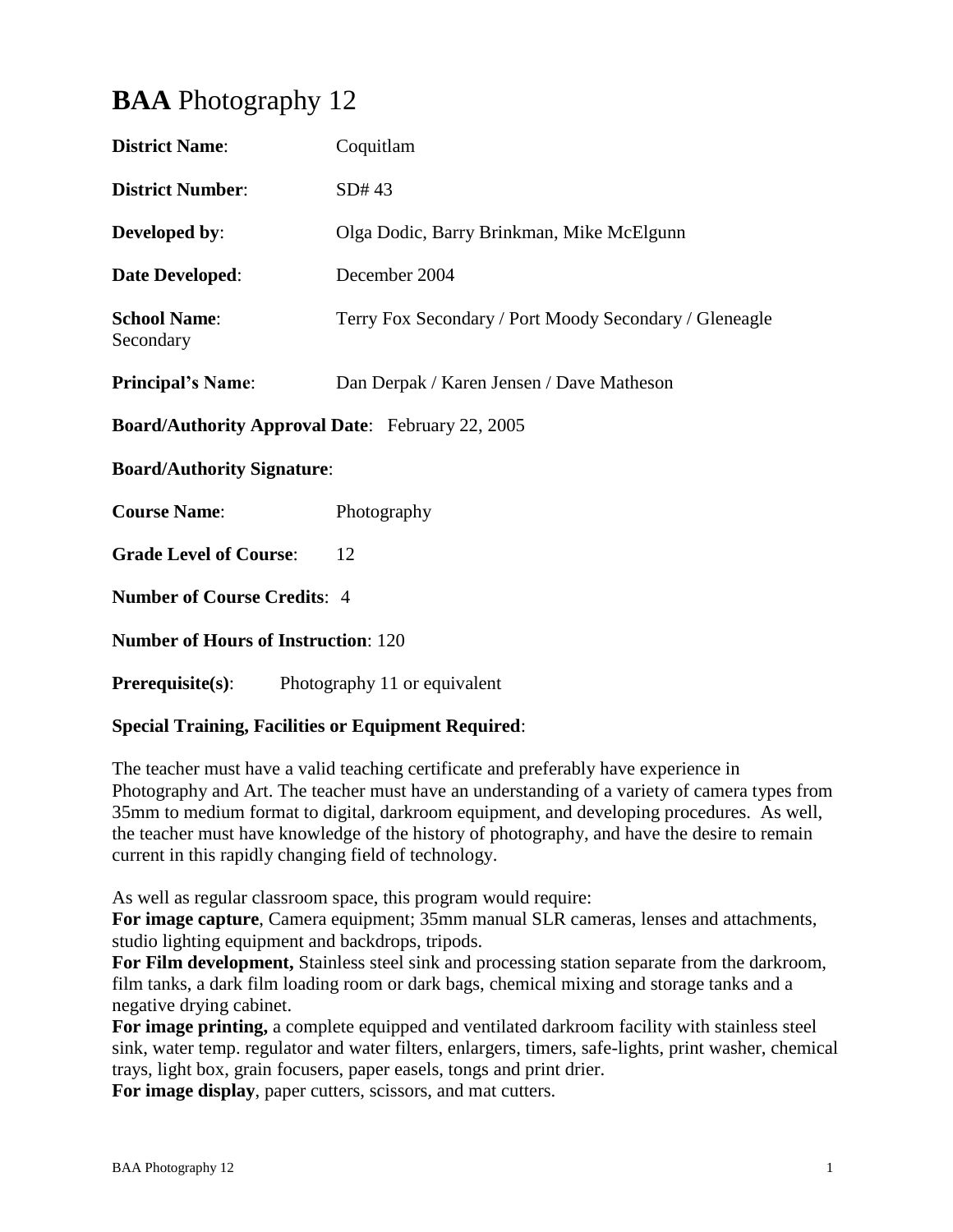**To incorporate a digital component**, additional equipment would include digital cameras, computer stations with current Photoshop software, scanners for negatives and paper, and a photo quality printer.

#### **Course Synopsis**:

This course will allow students to develop the skills they learned in Photography 11. Students will be introduced to a variety of techniques and materials to further enhance their understanding and skills of photography. Students will be encouraged to further develop and explore design elements and personal imagery with an emphasis on art making and portfolio presentation. They will also continue to analyze historical and contemporary developments in photography.

#### **Rationale**:

This course offers students an alternative to traditional art media as a mode of personal artistic expression while also providing students an opportunity to develop skills through the highly technical processes of photography. Students will develop their appreciation and understanding of the art of photography as they learn new techniques and perfect processes that will allow them to explore their surroundings in a new way, and express their thoughts and feelings visually. They will continue to reflect upon and assess their ideas, observations and skills. Knowledge from this class will become a life skill that ranges from pursuing photography in a post secondary program to personal interest photography.

#### **Organizational Structure**:

The following units and topics are not presented as discrete topics, but integrated within assignments. Each assignment would address the following curriculum organizers: Image Development and Design Strategies, Context, Visual elements and Principles of Design, and Materials and Processes.

| Unit/Topic | <b>Title</b>                                                                                                                                                                                                                                                  | <b>Time</b> |
|------------|---------------------------------------------------------------------------------------------------------------------------------------------------------------------------------------------------------------------------------------------------------------|-------------|
| Unit 1     | <b>Review/Advanced Exposure and Development Topics</b><br>include how light affects film, how to control film exposure,<br>light meters, exposure systems, adjusting negative contrast,<br>contrast filters, dodging, burning, flashing, toning, and spotting | 15          |
| Unit 2     | <b>Historical and Contemporary Developments Topics include</b><br>Conceptual photography, and changes in modern photography                                                                                                                                   | 15          |
| Unit 3     | Digital Manipulation*                                                                                                                                                                                                                                         | $10*$       |
| Unit 4     | <b>Photographic Applications</b> Topics include Studio Lighting,<br>Portraits, theme assignments and Documentary photography                                                                                                                                  | 55          |
| Unit 5     | <b>Self-directed Portfolio Preparation</b>                                                                                                                                                                                                                    | 25          |
|            | 120                                                                                                                                                                                                                                                           |             |

\* If facilities allow

### **Unit/Topic/Module Descriptions**: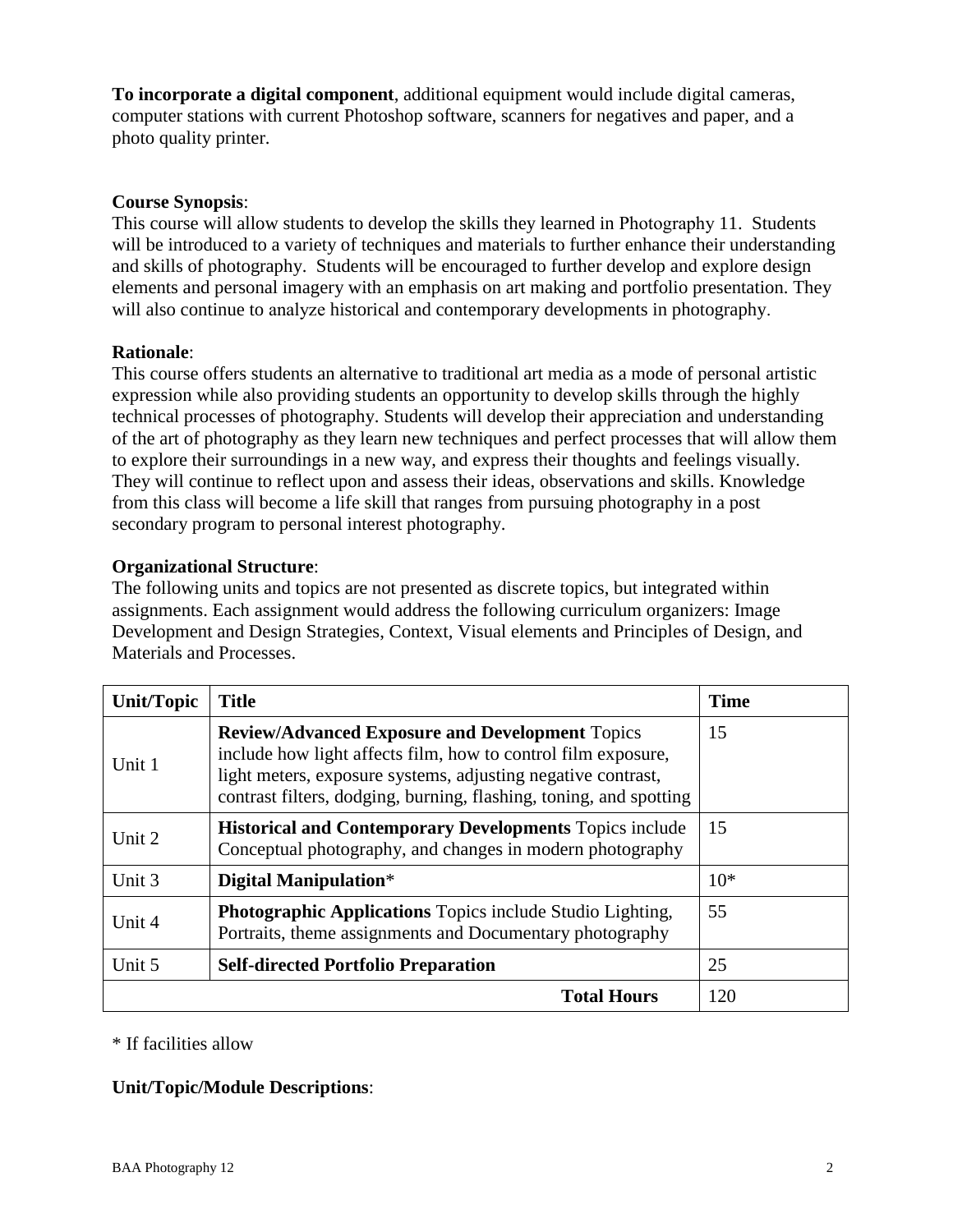#### **Unit 1:Review/Advanced Exposure and Development 10 hours**

Students will review exposure and developing procedures from Photo 11, and will learn advanced techniques to create the images that more closely express their intent.

#### **Curriculum Organizer: Image Development and Design Strategies**

*It is expected that students will:*

manipulate a combination of materials and processes to support intent of photo images

### **Curriculum Organizer: Context**

*It is expected that students will:*

 describe the evolution of specific photo technologies used to make images, and predict future developments

#### **Curriculum Organizer: Materials, Technologies, and Processes**

*It is expected that students will:*

- demonstrate the use of a variety of materials and processes proficiently to create photographic images
- demonstrate the use of appropriate vocabulary when discussing photography and associated materials, technologies, and processes
- use and maintain materials, equipment, and work space in a safe and environmentally sensitive manner

#### **Unit 2:Historical and Contemporary Developments 15 hours**

### **Curriculum Organizer: Image Development and Design Strategies**

*It is expected that students will:*

• incorporate characteristics of other artists, movements, and periods in personal style

#### **Curriculum Organizer: Context**

*It is expected that students will:*

- create images that support or challenge beliefs, values, and traditions that reflect historical and contemporary issues
- analyse the role that photography has in reflecting, sustaining, and challenging beliefs and traditions
- evaluate how content and form influence and are influenced by historical, social, and cultural context
- justify personal interpretation of and preferences for photographs
- demonstrate an understanding of the skills and training needed to pursue a photography career
- create photographs that reflect the characteristics of other artists, movements, and periods and reflect historical and contemporary themes

### **Unit 3:Digital Manipulation**

#### **Curriculum Organizer: Image Development and Design Strategies**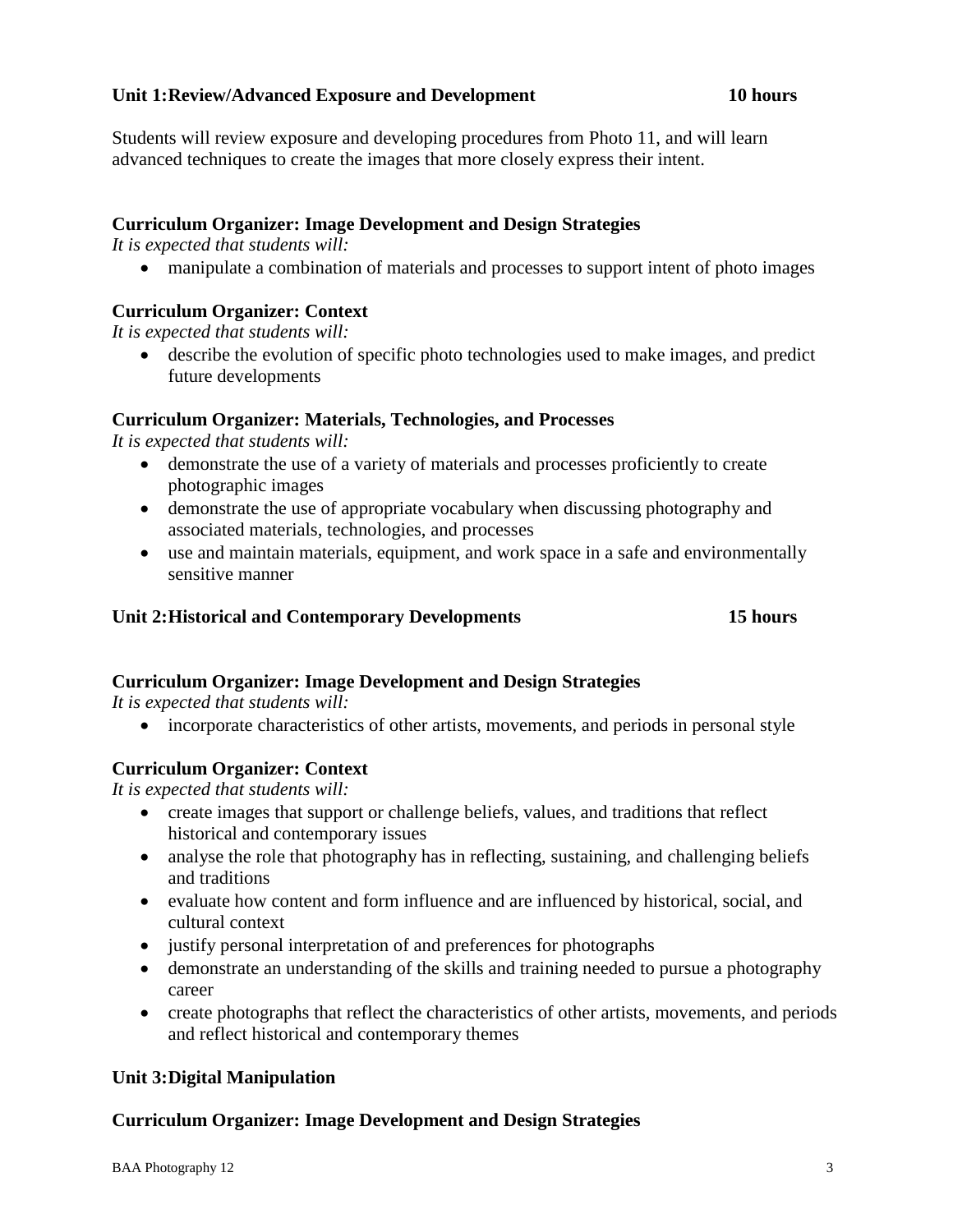### *It is expected that students will:*

apply strategies of Selection, Juxtaposition, Elaboration or Simplification to photo images

#### **Curriculum Organize: Materials, Technologies, and Processes**

*It is expected that students will:*

• apply the various tools and filters of Photoshop to their photo images

#### **Unit 4:Photographic Applications**

#### **Curriculum Organize: Image Development and Design Strategies**

*It is expected that students will:*

- Compare the effect of images developed using two or more technologies
- Identify the impact of traditional and modern technologies on image development and design
- Analyse ethical, moral, and legal considerations associated with photography
- Create photographic images using a variety of design strategies and image sources to reach a specific audience or achieve a specific purpose
- create photo images for a specific audience
- demonstrate the use of a variety of technologies and design strategies to create a series of images focussing on one subject or theme

#### **Curriculum Organizer: Visual Elements and Principles of Design**

*It is expected that students will:*

- evaluate how the visual elements and principles of art and design are manipulated to convey a message, create an effect and influence personal preference
- analyse symbolic and cultural associations of visual elements and principles of art and design in photography
- predict the impact of altering visual elements and principles of art and design in selected photo images

#### **Curriculum Organize: Materials, Technologies, and Processes**

*It is expected that students will:*

- demonstrate an understanding of the evolution of photo techniques used to make images
- demonstrate the use of appropriate vocabulary when discussing photography and associated materials and processes
- demonstrate an understanding of various career options in photography

#### **Unit 5:Self-directed Portfolio Preparation**

#### **Curriculum Organizer: Image Development and Design Strategies**

*It is expected that students will:*

• create photo images using a variety of design strategies and image sources, and justify selection

### **Curriculum Organize: Context**

*It is expected that students will:*

evaluate audience response to a presentation of photography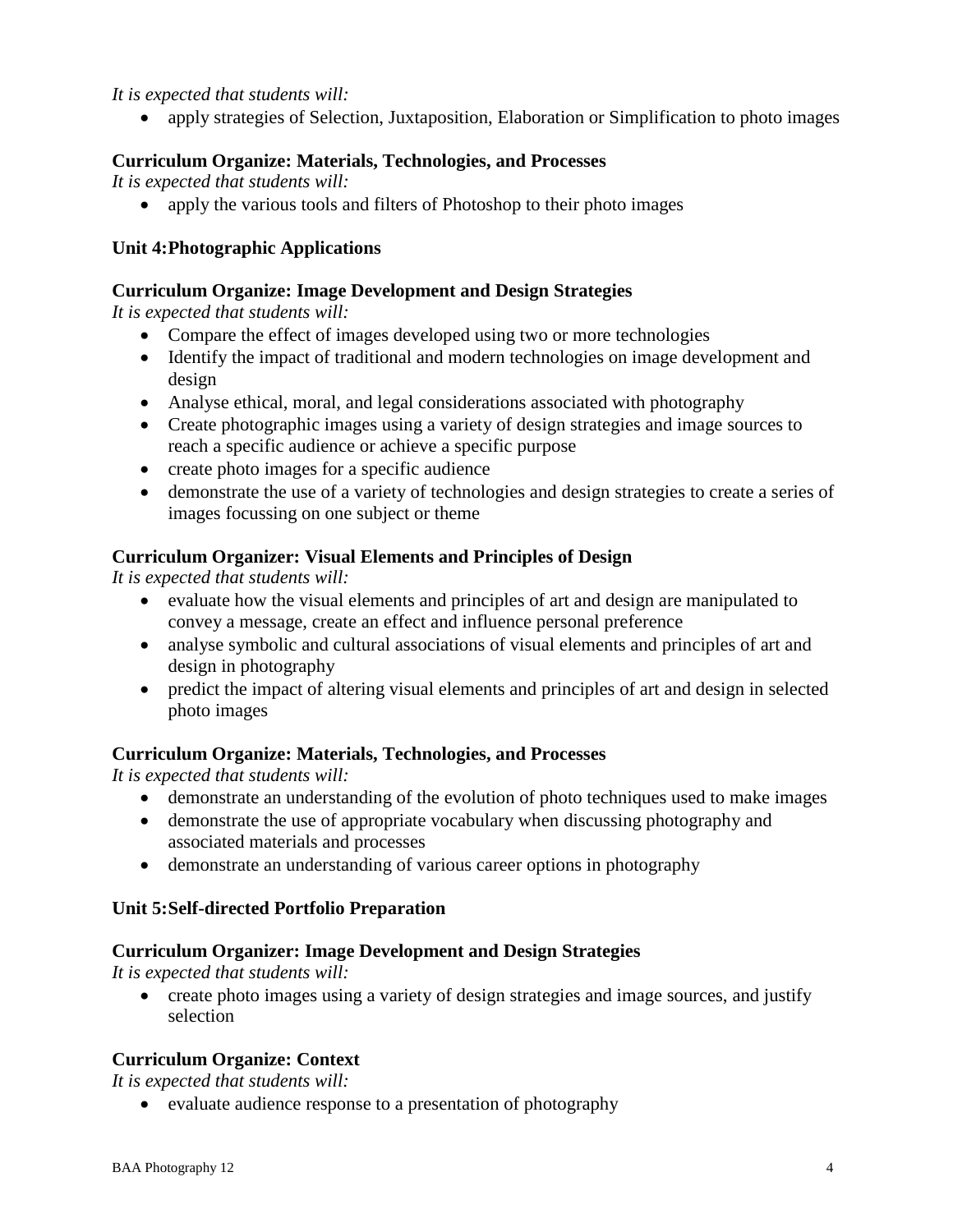### **Curriculum Organizer: Visual Elements and Principles of Design**

*It is expected that students will*

- create photographic images that demonstrate particular visual elements and principles of art and design
- use photography to manipulate selected visual elements and principles of art and design in order to alter the meaning or effect of images or reflect stylistic or cultural influences

#### **Curriculum Organize: Materials, Technologies, and Processes**

*It is expected that students will:*

- use a variety of materials, technologies, and processes to create images
- apply appropriate materials, technologies, and processes to achieve their intent in media artwork
- use and maintain materials, equipment, and work space in a safe and environmentally sensitive manner

#### **Instructional Component**:

- direct instruction
- indirect instruction
- demonstration
- independent instruction
- modelling
- group work
- research
- practical application
- analysis of own and others' photographs

#### **Assessment Component**:

- Effective formative assessment via:
	- o Clearly articulated and understood learning intentions and success criteria
	- o Questions posed by students, peers and teachers to move learning forward
		- Discussions and dialogue
	- o Feedback that is timely, clear and involves a plan
	- o Students are resources for themselves and others peer and self-assessment
	- o Student ownership

Formative assessment used to adapt learning experiences and inquiry plans on an on-going basis to meet specific learning goals.

Development, awareness and action, based upon metacognition intended to lead to learner independence and self-coaching.

#### Summative Assessment:

Summative assessments will be determined as students demonstrate proficiency/mastery toward particular learning outcomes. Summative assessments and final grades will reflect the following: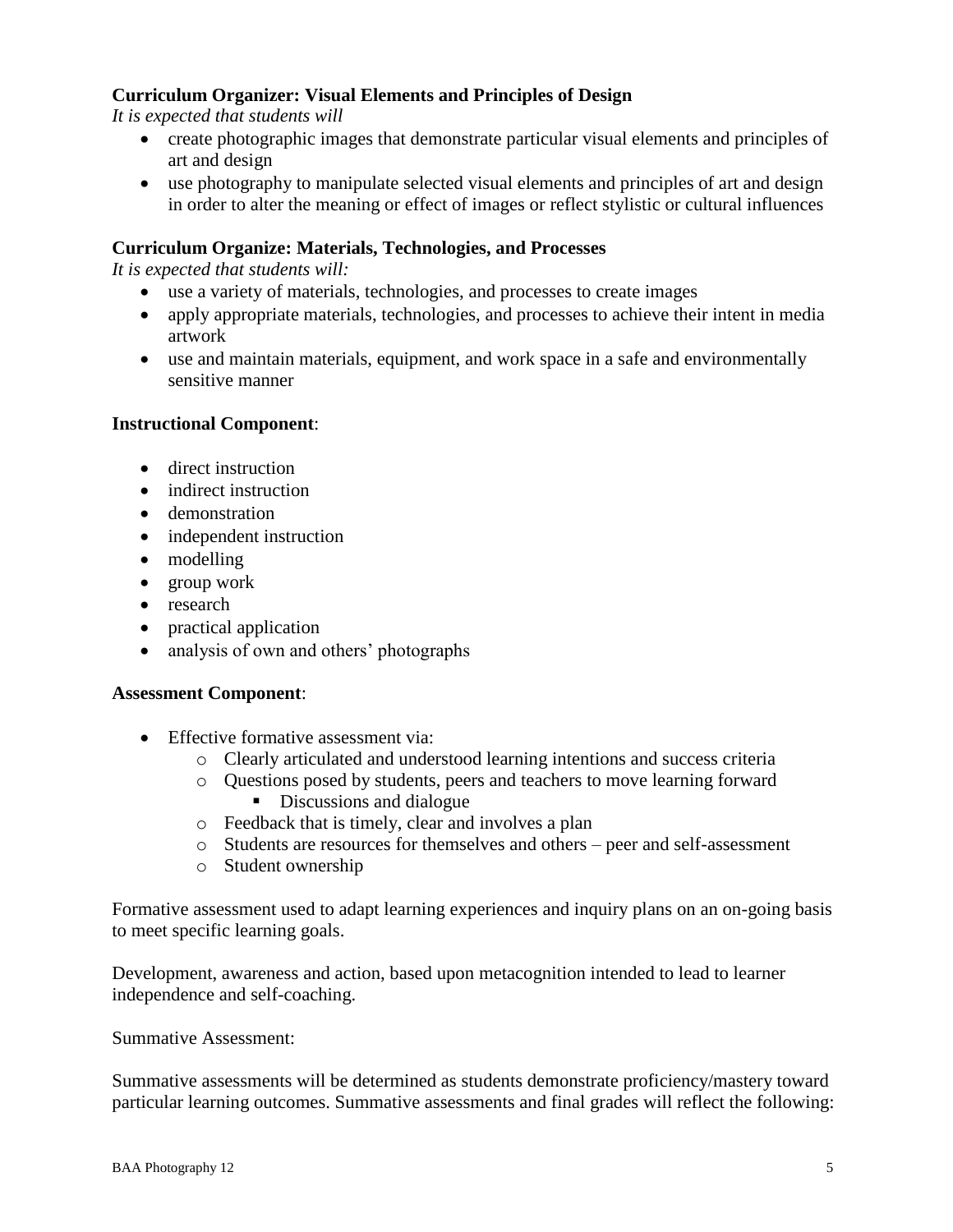- Students will work collaboratively with the teacher to determine summative achievement on assignments and letter grades based upon dialogue, and evidence of learning
- Behaviour and work habits will NOT be included when determining letter grades
- Marks will not be deducted for late work
- Extra credit and bonus marks will not be awarded
- Plagiarizing will not result in reduced marks/grades –the student will be required to demonstrate their learning authentically
- Attendance will not be considered toward letter grade
- Only individual learning demonstrated –no group marks will be used to determine grades
- Letter grades will reflect learning towards the learning outcomes articulated above
- Letter grades will be based upon criteria provided/agreed upon toward the learning outcomes
- Letter grades will be determined in relation to the learning outcomes not in comparison to the achievement of other students
- Poor work will not be assessed towards grades students will only be assessed on quality work
- Professional judgment and evidence will be used to determine final letter grade in consultation with the student
- Zeros will not be assigned to missed assignments all required assignments must be completed
- Formative or practice towards learning outcomes will not be included in final grade assessment
- Most recent evidence toward learning outcomes will be used to assign letter grades learning is not averaged over time

### **Learning Resources**:

Adams, Ansel. The Negative. (Book 2). Little, Brown and Co. 1995

Adams, Ansel. The Print. (Book 3). Little, Brown and Co. 1995.

Horenstein, Henry. Black and White Photography.2<sup>nd</sup> ed. Little, Brown and Co. Toronto. 1983.

Horenstein, Henry. Beyond Basic Photography. Little, Brown and Co. Toronto. 1977.

London, Barbara and John Upton. Photography. 6<sup>th</sup> ed. Addison Wesley Educational Publishers. 1998. ISBN: 0-321-011082

Langford, Michael. The Step-by-Step Guide to Photography, 1978. Alfred A. Knopf, ISBN:039441604

O'Brien, Michael F. and Norman Sibley. The Photographic Eye: Learning to See with a Camera. Revised ed. Davis Publications, Inc., Worcester, Massachusetts ISBN: 0-87192-283-5

Wallis, Brian. Ed. An American Century Of Photography: From Dry-plate to Digital. Hallmark Cards Inc. Kansas City. 1995.